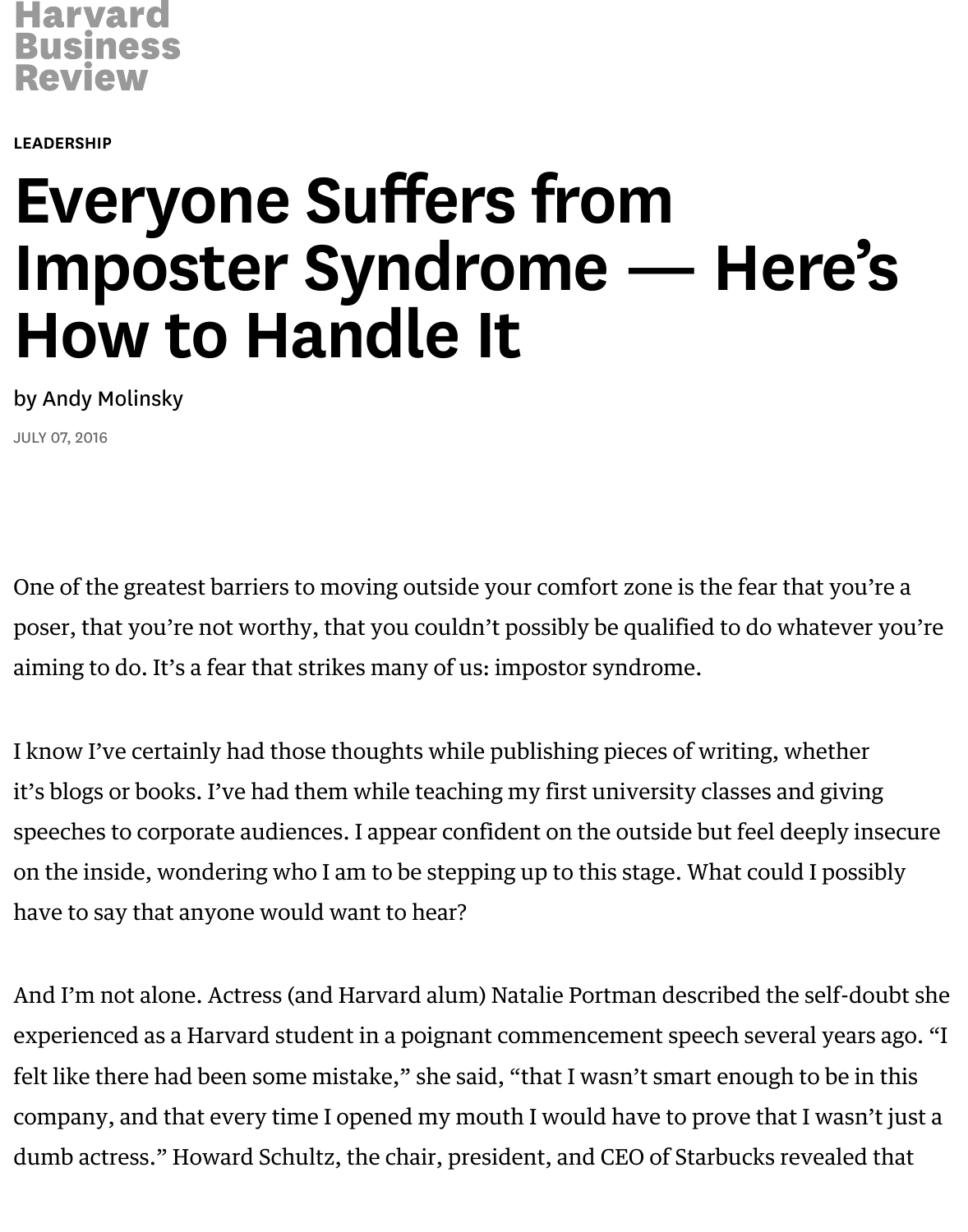What can you do to ove[rcome these feeling](http://www.nytimes.com/2010/10/10/business/10corner.html?_r=1)s of inadequacy that so many of us experience.

A first tip is something that Portman highlights in her Harvard address, which I' quite helpful: Recognize the benefits of being a novice. You might not realize it, are great benefits to being new in your field. When you are not steeped in the co wisdom of a given profession, you can ask questions that haven't been asked be approach problems in ways others haven't thought of.

# YOU AND YOUR TEAM SERIES





## Learning to Learn

by Erika Andersen

## You Can Learn and Get Work Done at the Same Time

by Liane Davey

### [4 Ways to Become](https://hbr.org/2016/03/learning-to-learn) a Better Learner

by Monique Valcour

It's no surprise, for example, that best research ideas I get as a profe from undergraduate students wit previous experience, people who with a fresh outsider's perspectiv true in business as well. The phar company Eli Lilly has created a crowdsourcing platform called In through which outside innovator solve vexing problems the compa And it works! In fact, according to Karim Lakhani of Harvard Busine many problems are solved by tho outside the field in question  $-$  ph solving chemistry problems, for ex[ample.](http://www.hbs.edu/faculty/Publication%20Files/07-050.pdf) the next time you feel inadequate particular domain, remember that

[outsider to the role in question, you](https://hbr.org/2015/12/4-ways-to-become-a-better-learner) might have the most critical perspective of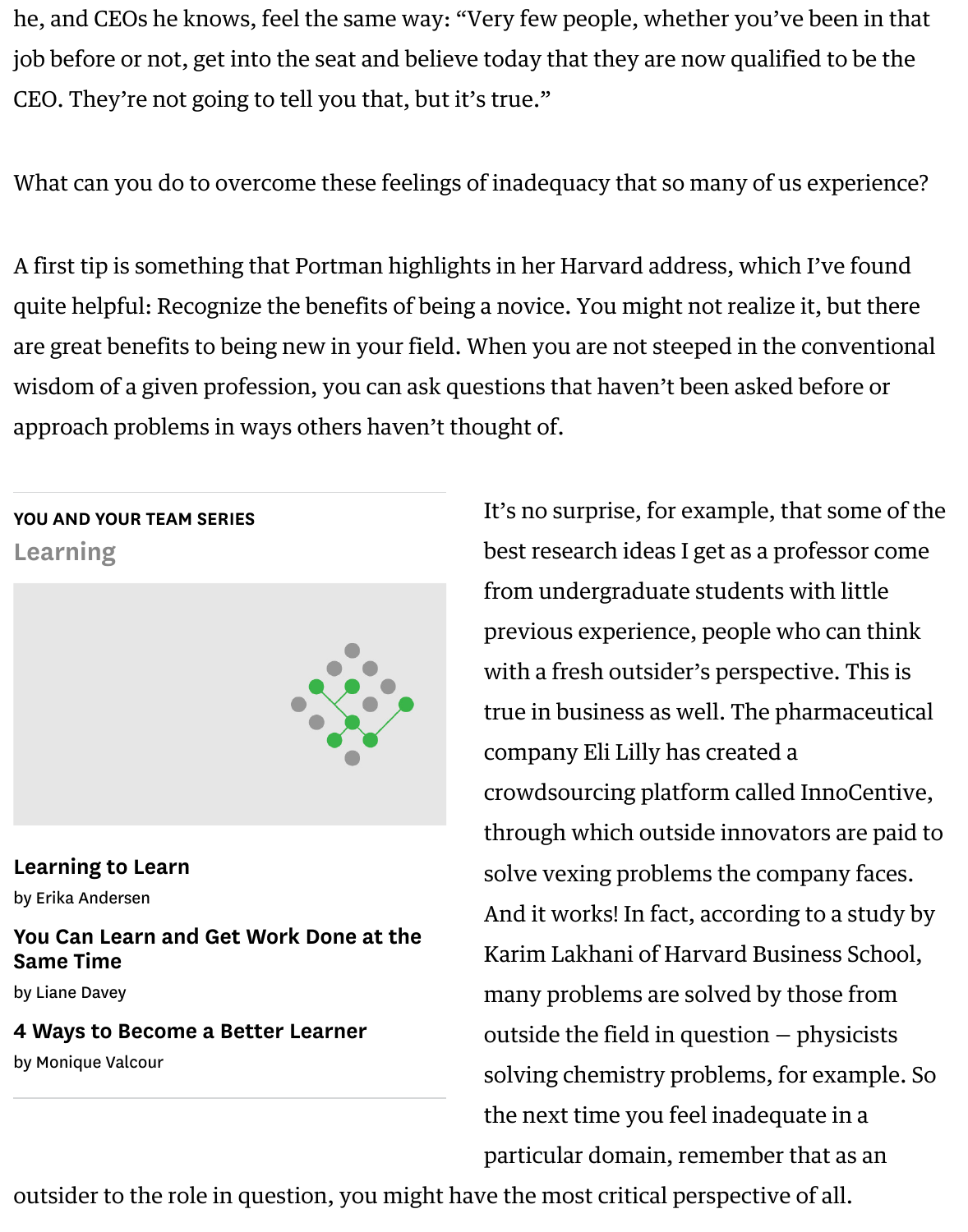tend to see your feelings of inadequacy or the mistakes you make as evidence of underlying limitations. This mindset only fuels the concerns you have about being your job. But there's something you can work to cultivate instead: a learning mi this perspective, your limitations are experienced quite differently. Your mistak as an inevitable part of the learning process rather than as more evidence of you failings.

That brings us to the third tip: Understand the power of perspective. Those of us experience impostor syndrome often feel like we're the only ones feeling this w reality is very different. Early in my career, when I walked into a networking eve was convinced that I was the only one worried about making small talk with strangers. over time I've realized that practically everyone in the room shares that same concern. According to a recent survey by Vantage Hill Partners, being found incompetent number one fear of executives worldwide. So if you're feeling like an impostor, that others in your situation feel the exact same way. Or, as Tina Fey once quipp realized that almost everyone is a fraud, so I try not to feel too bad about it."

It may not be easy, but overcoming impostor syndrome is possible  $-$  you don't need helpless or alone. Next time you're in a situation that feels completely outside y zone, don't focus on your failures. Consider it your opportunity to learn from yo and to bring forth a new perspective that others may not have.